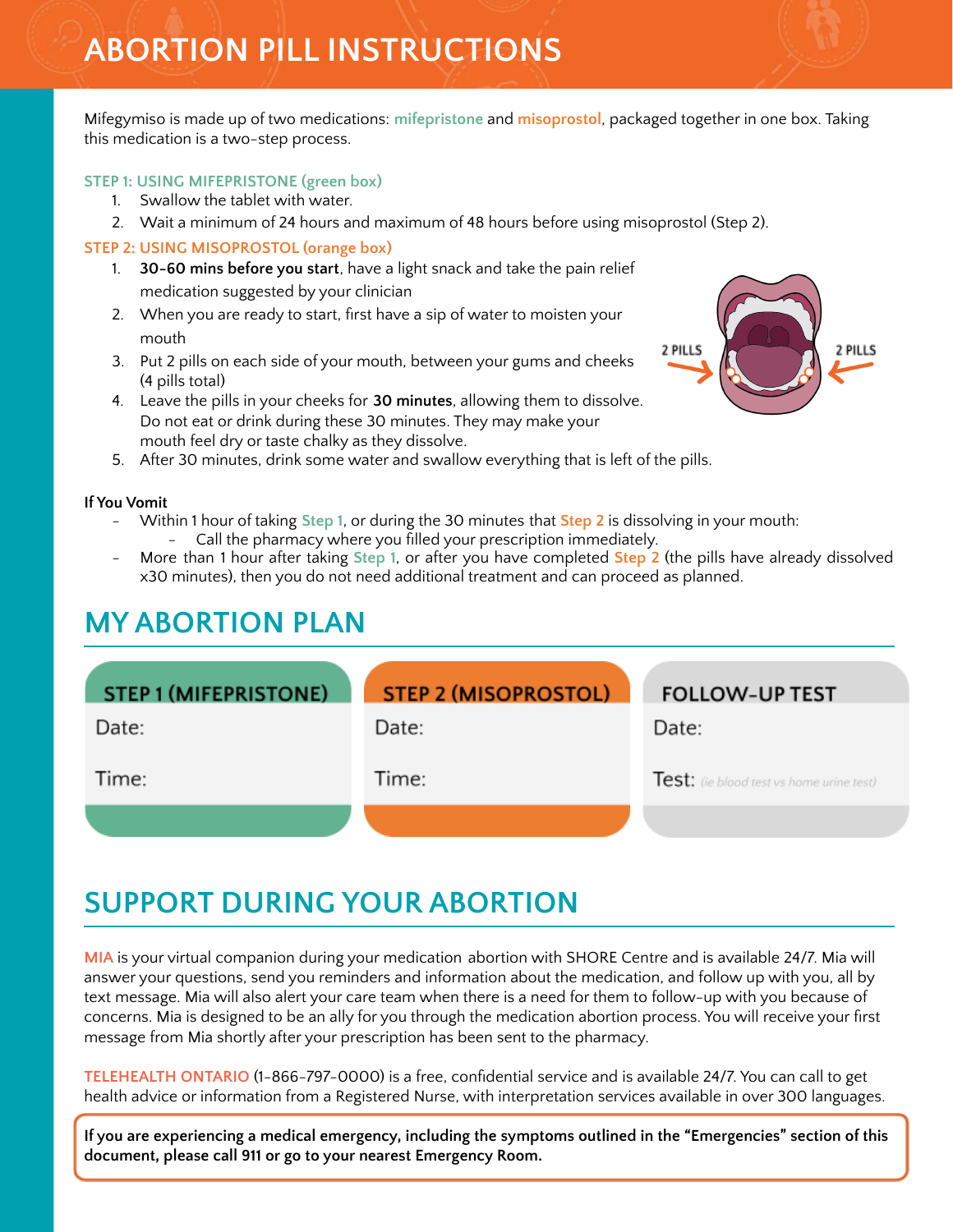# **FOLLOW UP**

It is important to complete follow-up tests and questionnaires so your SHORE team can determine if additional treatment is needed.

### **COMPLETE FOLLOW-UP TESTS**

Your clinician will discuss with you what testing to complete for follow-up. For blood tests, your requisition will be sent to your preferred lab on your behalf. Follow-up testing may include:

- Blood test 24-72 hrs after completing Step 2
- Blood test 7 days after completing Step 2
- Home urine pregnancy test 4 weeks after completing Step 2

### **COMPLETE FOLLOW-UP QUESTIONNAIRE**

A member of the SHORE Centre team will check in with you after you have taken the medication, and they will send you a follow up questionnaire. You can access this questionnaire by logging into your [shore.janeapp.com](https://shore.janeapp.com/account) [account](https://shore.janeapp.com/account) and clicking the "Intake Forms" tab.

**It can take up to one week for your clinician to review your results.** If there are concerns regarding your follow up blood work results, we will contact you by phone as soon as possible.

## **EMERGENCIES**

If you experience any of the following, seek immediate medical attention by going to your nearest hospital's Emergency Room:

### **SIGNS OF ECTOPIC PREGNANCY:**

- severe, sharp one-sided pelvic pain that may radiate into the shoulder tip
- weakness, feeling faint or dizzy

### **SEVERE BLEEDING:**

- soaking through more than 2 thick, full size pads in 2 hours, for 2 hours in a row (4 pads in 2 hours)
- passing clots larger than a lemon
- bleeding so heavily that you feel faint, dizzy, weak, short of breath or have chest pain

### **SIGNS OF INFECTION:**

- fever (above 38°C or 100.4°F) lasting more than 6 hours
- fever occurring more than 24 hrs after Step 2 (misoprostol)
- foul-smelling vaginal discharge
- severe pelvic pain

### **SEVERE PAIN:**

- Unmanageable pain that is not improved by pain relief medication

### **ALLERGIC REACTION:**

swelling of the face, lips, tongue, throat, or any trouble breathing

In the emergency room, your care team will check your vital signs and may arrange tests such as a blood test, ultrasound and pelvic exam. There is a <1% chance of needing a procedure due to heavy bleeding (such as IV fluids, a blood transfusion, or a surgery called a "D&C") and a <1% chance of infection requiring antibiotics. **Please advise SHORE Centre if you receive emergency medical care.**

# **SIDE EFFECTS AND RISKS**

### **PAIN AND CRAMPING**

Pain is very common and expected after taking this medication. It usually accompanies heavy bleeding and is often most intense for the first 4 hours after taking Step 2. There is a wide range of normal experiences of cramping, that can range from typical period-like cramping to intense pain. Cramping may increase in intensity when your body is passing blood clots.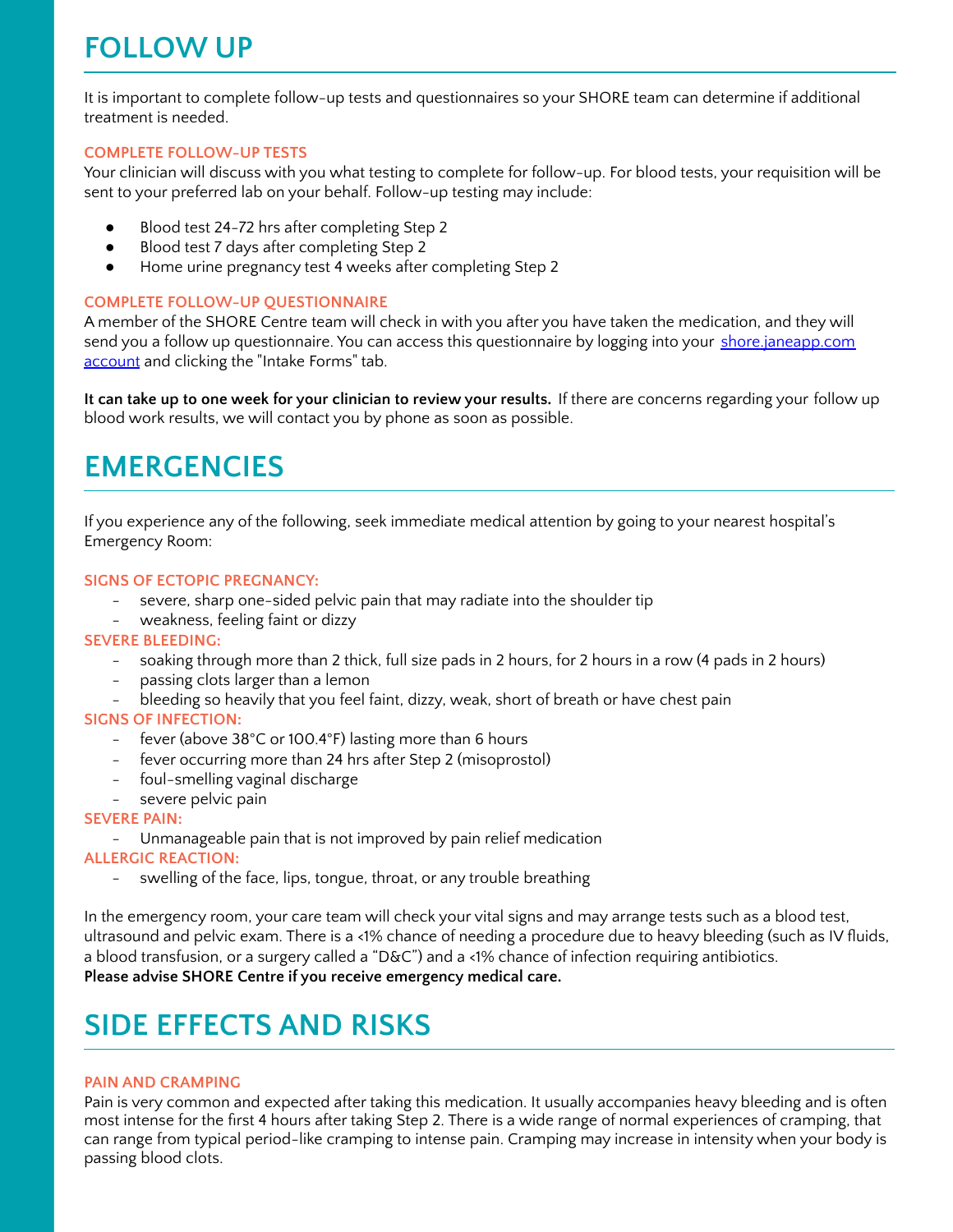This pain can be managed with pain relief medication. When you meet with your clinician at SHORE Centre you will make a pain relief plan together and you may get a prescription for pain relief medication. Pain can also be managed at home using heat (hot water bottle, heating pads, shower), rest, or with techniques that you typically use to manage period cramping.

### **BLEEDING**

Bleeding is expected to be heavier than a typical period within the first 24 hours of taking Step 2. It is usually heaviest for the first 4 hours, however it may take up to 24 hours to begin. If you do not experience heavy bleeding within 24 hours of taking Step 2 (misoprostol), it could indicate that the medication did not work. Your clinician may recommend additional treatment or further testing.

Many people do not notice when the pregnancy leaves the body. However, some people will notice tissue from the gestational sac which may appear light pink or white, and may be inside a blood clot.

Like periods, everyone's experience of bleeding will be different. On average, bleeding lasts for about two weeks and can be heavier than a normal period for the first 2-3 days. After the first few days of heavy bleeding some people will have little or no bleeding, some will have bleeding that stops and starts, and others will have bleeding similar to a menstrual period. Some people may experience light bleeding or spotting for up to 30 days.

### **Please contact SHORE Centre if you experience:**

- no bleeding within 24 hours of Step 2
- heavy bleeding more than 14 days after Step 2
- any bleeding more than 30 days after Step 2

#### **INFECTION**

There is a <1% risk of bacterial infection after having a medical abortion. While it is rare for this to happen, infections can be serious. Signs of pelvic infections can appear up to 2 weeks after taking Mifegymiso.

Because of the risk of infection, **it is not advised to insert anything into your vagina for the first 7 days** following the abortion. Use pads to manage the bleeding. After that 7-day period if you would prefer to tampons or a menstrual cup or you feel ready to have sex, you can.

#### **FLU-LIKE SYMPTOMS**

It is common to develop flu-like symptoms within 24 hours of taking Step 2 (misoprostol). These include nausea, vomiting, diarrhea, chills and fever, headache, dizziness, weakness and fatigue. These symptoms should resolve within 24 hours of taking Step 2 and can be managed with pain medication, lots of fluids, and anti-nausea medication such as Dimenhydrinate (Gravol). Your clinician may recommend you take Dimenhydrinate along with a pain medication 30 minutes before taking Step 2 to help manage these symptoms.

### **RARE SIDE EFFECTS AND COMPLICATIONS (<1%):**

- Abnormal heart rhythm
- Fainting
- Blood infection / toxic shock syndrome
- Rupture of an unrecognized ectopic pregnancy
- Spasm of the airways (bronchospasm)
- Hot flushes
- Low blood pressure
- Skin rash / itch
- Allergic reaction or anaphylaxis

Very rarely (<0.001%), complications can become life-threatening or result in death. It is important to follow medical advice and seek immediate medical attention for any symptoms outlined in the "**Emergencies**'' section of this document.

# **INCOMPLETE ABORTION AND TREATMENT FAILURE**

**INCOMPLETE ABORTION** is a risk of taking Mifegymiso. This is when pregnancy tissue is not fully expelled from the body, also called "Retained Products of Conception". Treatment options for incomplete abortion include waiting to see if the tissue will expel naturally, taking another dose of step 2 (misoprostol), or a surgical intervention. **Prolonged heavy bleeding** can be a sign of incomplete abortion or infection. This occurs in 1-10% of people and requires a surgical procedure 0.6-2.5% of the time.

**TREATMENT FAILURE** is when Mifegymiso fails to end the pregnancy. This occurs in 2.7-5.1% of people who take Mifegymiso before 9 weeks gestation. If Mifegymiso is taken before 7 weeks gestation the failure rate is slightly